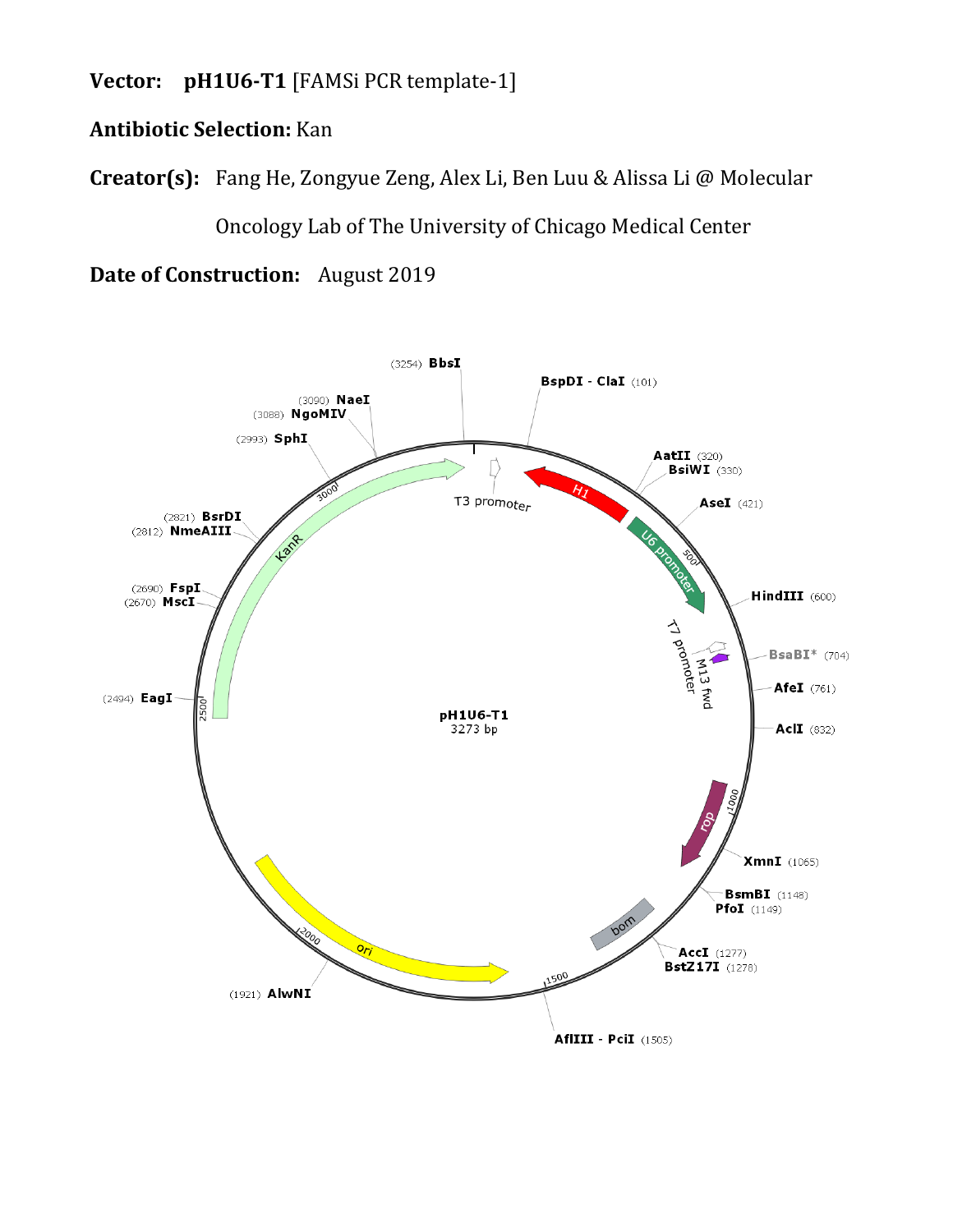## pH1U6-T1 (Template-1) Full-length Sequence

GGAAACAGCTATGACCATGATTACGCCAAGCTCGAAATTAACCCTCACTAAAGGGAACAAAAGCTGGTACGAGGA CAGGCTGGAGCCATGGCTGGTGACATCGATttttAGAGTGGTCTCATACAGAACTTATAAGATTCCCAAATCCA AAGACATTTCACGTTTATGGTGATTTCCCAGAACACATAGCGACATGCAAATATTGCAGGGCGCCACTCCCCTGT CCCTCACAGCCATCTTCCTGCCAGGGCGCACGCGCGCTGGGTGTTCCCGCCTAGTGACACTGGGCCCGCGATTCC TTGGAGCGGGTTGATGACGTCAGCGTTCGCGTACGAAGGTCGGGCAGGAAGAGGGCCTATTTCCCATGATTCCTT TACAAAATACGTGACGTAGAAAGTAATAATTTCTTGGGTAGTTTGCAGTTTTAAAATTATGTTTTAAAATGGACT ATCATATGCTTACCGTAACTTGAAAGTATTTCGATTTCTTGGCTTTATATATCTTGTGGAAAGGACGAAaaaaaa<mark>A</mark> AGCTTGCCTAATCGGACGAAAAAATGACCATGATTACGCCAAGCTCCAATTCGCCCTATAGTGAGTCGTATTACA ATTCACTGGCCGTCGTTTTACCCGGATCTGCATCGCAGGATGCTGCTGGCTACCCTGTGGAACACCTACATCTGT ATTAACGAAGCGCTGGCATTGACCCTGAGTGATTTTTCTCTGGTCCCGCCGCATCCATACCGCCAGTTGTTTACC TATCATTACCCCCATGAACAGAAATCCCCCTTACACGGAGGCATCAGTGACCAAACAGGAAAAAACCGCCCTTAA CATGGCCCGCTTTATCAGAAGCCAGACATTAACGCTTCTGGAGAAACTCAACGAGCTGGACGCGGATGAACAGGC AGACATCTGTGAATCGCTTCACGACCACGCTGATGAGCTTTACCGCAGCTGCCTCGCGCGTTTCGGTGATGACGG TGAAAACCTCTGACACATGCAGCTCCCGGAGACGGTCACAGCTTGTCTGTAAGCGGATGCCGGAGCAGACAAGC CCGTCAGGGCGCGTCAGCGGGTGTTGGCGGGTGTCGGGGCGCAGCCATGACCCAGTCACGTAGCGATAGCGGAGT GTATACTGGCTTAACTATGCGGCATCAGAGCAGATTGTACTGAGAGTGCACCATATGCGGTGTGAAATACCGCAC AGATGCGTAAGGAGAAAATACCGCATCAGGCGCTCTTCCGCTTCCTCGCTCACTGACTCGCTGCGCTCGGTCGTT CGGCTGCGGCGAGCGGTATCAGCTCACTCAAAGGCGGTAATACGGTTATCCACAGAATCAGGGGATAACGCAGGA AAGAACATGTGAGCAAAAGGCCAGCAAAAGGCCAGGAACCGTAAAAAGGCCGCGTTGCTGGCGTTTTTCCATAGG CTCCGCCCCCCTGACGAGCATCACAAAAATCGACGCTCAAGTCAGAGGTGGCGAAACCCGACAGGACTATAAAGA TACCAGGCGTTTCCCCCTGGAAGCTCCCTCGTGCGCTCTCCTGTTCCGACCCTGCCGCTTACCGGATACCTGTCC GCCTTTCTCCCTTCGGGAAGCGTGGCGCTTTCTCATAGCTCACGCTGTAGGTATCTCAGTTCGGTGTAGGTCGTT CGCTCCAAGCTGGGCTGTGTGCACGAACCCCCCGTTCAGCCCGACCGCTGCGCCTTATCCGGTAACTATCGTCTT GAGTCCAACCCGGTAAGACACGACTTATCGCCACTGGCAGCAGCCACTGGTAACAGGATTAGCAGAGCGAGGTAT GTAGGCGGTGCTACAGAGTTCTTGAAGTGGTGGCCTAACTACGGCTACACTAGAAGGACAGTATTTGGTATCTGC GGTGGTTTTTTTGTTTGCAAGCAGCAGATTACGCGCAGAAAAAAAGGATCTCAAGAAGATCCTTTGATCTTTTCT ACGGGGTCTGACGCTCAGTGGAACGAAAACTCACGTTAAGGGATTTTGGTCATGAGATTATCAAAAAGGATCTTC TACCAATGCTTAATCAGTGAGGCACCTATCTCAGCGATCTGTCTATTTCGTTCATCCATAGTTGCCTGACTCCCC GTCATTCAAATATGTATCCGCTCATGAGACAATAACCCTGATAAATGCTTCAATAATATATGATTGAACAAGATG GATTGCACGCAGGTTCTCCGGCCGCTTGGGTGGAGAGGCTATTCGGCTATGACTGGGCACAACAGACAATCGGCT TCGACGTTGTCACTGAAGCGGAAGGGACTGGCTGCTATTGGGCGAAGTGCCGGGGCAGGATCTCCTGTCATCTC ACCTTGCTCCTGCCGAGAAAGTATCCATCATGGCTGATGCAATGCGGCGGCTGCATACGCTTGATCCGGCTACCT ATGATCTGGACGAAGAGCATCAGGGGCTCGCGCCAGCCGAACTGTTCGCCAGGCTCAAGGCGAGCATGCCCGACG GCGAGGATCTCGTCGTGACCCATGCCGATGCCTGCTTGCCGAATATCATGGTGGAAAATGGCCGCTTTTCTGGAT TCATCGACTGTGGCCGGCTGGGTGTGGCtGACCGCTATCAGGACATAGCGTTGGCTACCCGTGATATTGCTGAAG AGCTTGGCGGCGAATGGGCTGACCGCTTCCTCGTGCTTTACGGTATCGCCGCTCCCGATTCGCAGCGCATCGCCT TCTATCGCCTTCTTGACGAGTTCTTCTGACCTTTCGTCTTCAAGaatt